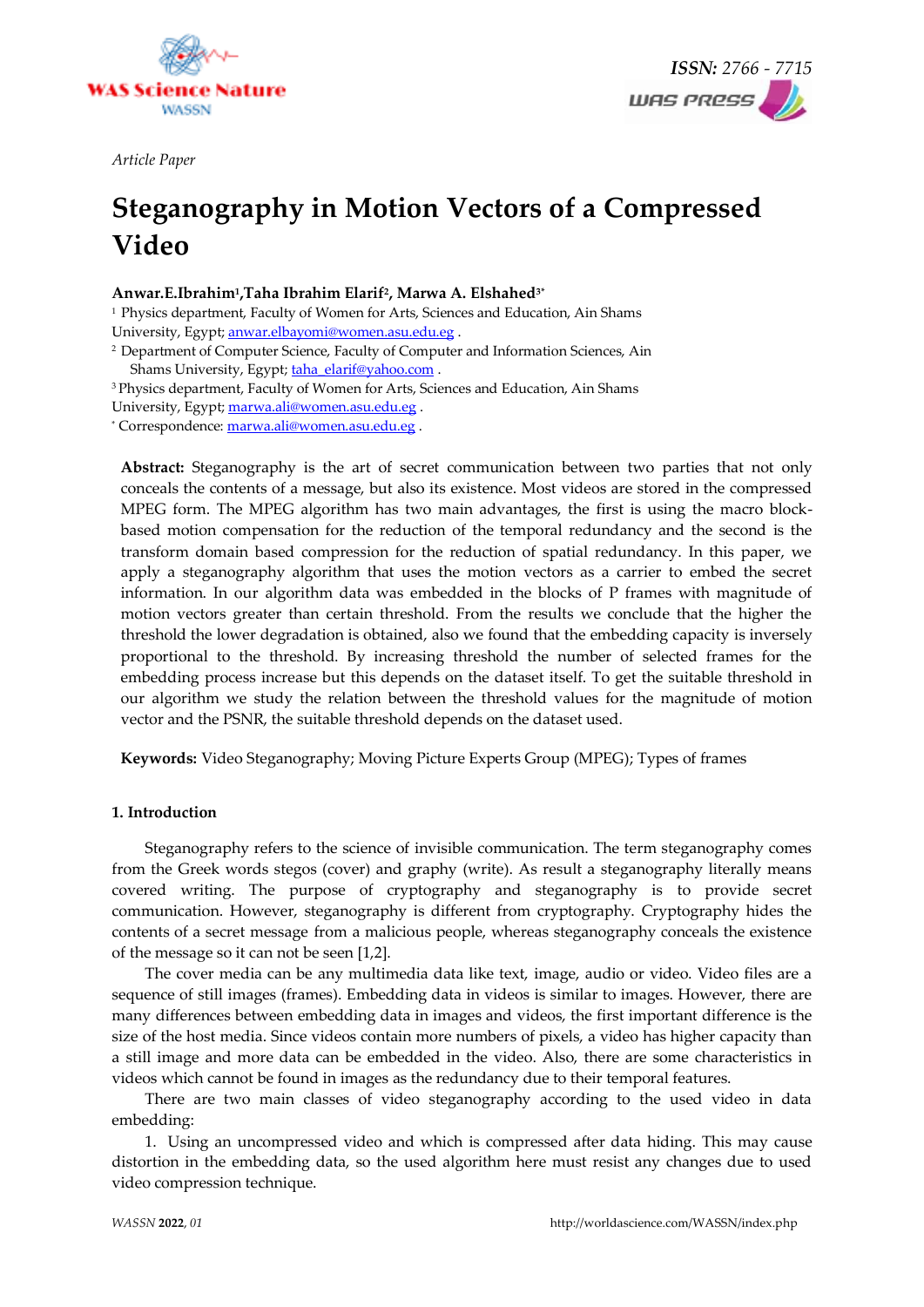



2. Using the compressed video which is more used due to the existence of video in compression format to embed the data [3].

Video compression can be achieved by exploiting the similarities or redundancies. The redundancy in a video signal is divided into two types. The first is the spatial redundancy that exists in each frame. The second is the temporal redundancy which is the correlation between the frames.

In MPEG coding, the video sequence is divided into groups of pictures (GOP). Each group may include three types of pictures or frames such as Intra coded Frame (I-frame), Predictive Frame (Pframe) and Bidirectional predictive frame (B-frame), as shown in Figure 1.

• **Intra coded Frame (I-frame)** is entirely coded in one frame by intraframe technique such as DCT. This type of frame doesn't need previous information.

• *Predictive Frame (P-frame)* is coded using one-directional motion-compensated prediction from a previous frame, which can be either I-frame or P-frame. Also, P-frame is referred to as interframe.

• *Bidirectional predictive frame (B-frame)* is coded using bi-directional motion compensated prediction from a previous frame or future frame. The reference can be either I-frame or P-frame. Bframe is also referred to as inter-frame.



**Figure 1.** A group of frames.

Within a GOP, I frame is the first frame and I frames and P frames are reference frames. The distance between two anchor frames is denoted by M. Usually, M is chosen from 1 to 3. If M is selected to be 1, this means no B-picture will be used [4,5,6,9].

#### **2. Related Work**

The authors in [3], proposed a new compressed video steganographic scheme . In this algorithm, data hiding operations are executed entirely in the compressed domain. The macro blocks of I frame with maximum scene change and block of P and B frames with maximum magnitude of motion vectors are used to embed data. A novel steganographic approach called Tri-way Pixel-Value Differencing (TPVD) is used for embedding in order to increase the capacity of the hidden secret information and to provide an imperceptible stego-image for human vision.

The authors in [8], proposed a steganographic algorithm in MPEG compressed video stream. In each GOP, to facilitate data extraction the control information was embedded in I frame. The transmitted data were embedded in P and B frames, in which the motion vectors of macro-blocks that have larger moving speed are used for embedding to resist video processing.

In [10], a novel video steganography scheme based on motion vectors and linear block codes was proposed. In this paper, secret messages embed in the motion vectors of cover media. To reduce the modification rate of the motion vectors linear block codes has been used.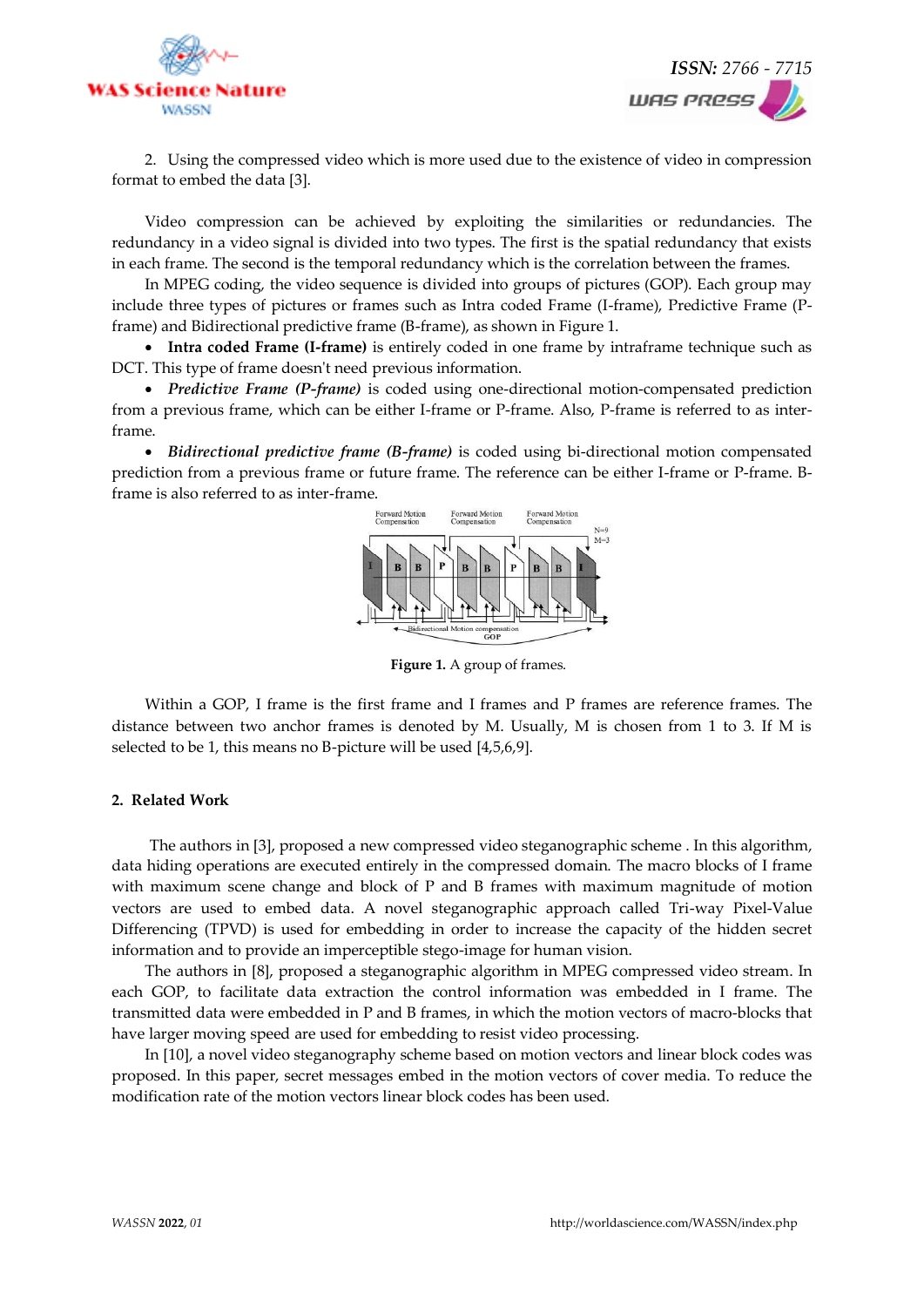



#### **3. Steganographic algorithm**

#### *3.1 Data embedding*

There are many techniques used for video compression, and the most famous technique is Moving Picture Experts Group (MPEG), which is an International Organization for Standardization International Electrotechnical Commission (ISO/IEC) standard for compressing digital video [7].

In MPEG video sequences, most frames are encoded using motion compensation prediction. In P frames each macro-block has one motion vector, while in B frames each macro-block has two motion vectors, the data can be embedded in motion vectors.

We applied the steganography algorithm in [8], which uses I frames, P frames and B frames in the embedding process, but in our algorithm we use only P frames.

In our algorithm, the data were not embedded in each motion vector of P frames, but the motion vectors which have larger magnitude than the selected threshold. The larger magnitude refers to the faster moving speed of the macro-blocks. This means that the distortion introduced by data embedding is minimum comparing to embedding data in all motion vectors that contain values for macro-blocks of slight movement or even still. The details of data embedding algorithm are shown in Figure 2 as follows:



**Figure 2.** Block diagram of the proposed algorithm.

1) For a P frame, get the motion vector *PMV[i], 0<i<NMB* from the compressed video stream.

Where *NMB*: is the number of macro-blocks in this frame.

2) Calculate the magnitude of motion vector

$$
|PMV[i]| = \sqrt{H^2[i] + V^2[i]}
$$
 (1)

*,* Where

*H[i]*: is the horizontal component of motion vector in the *i th* macro-block.

*V[i]*: is the vertical component.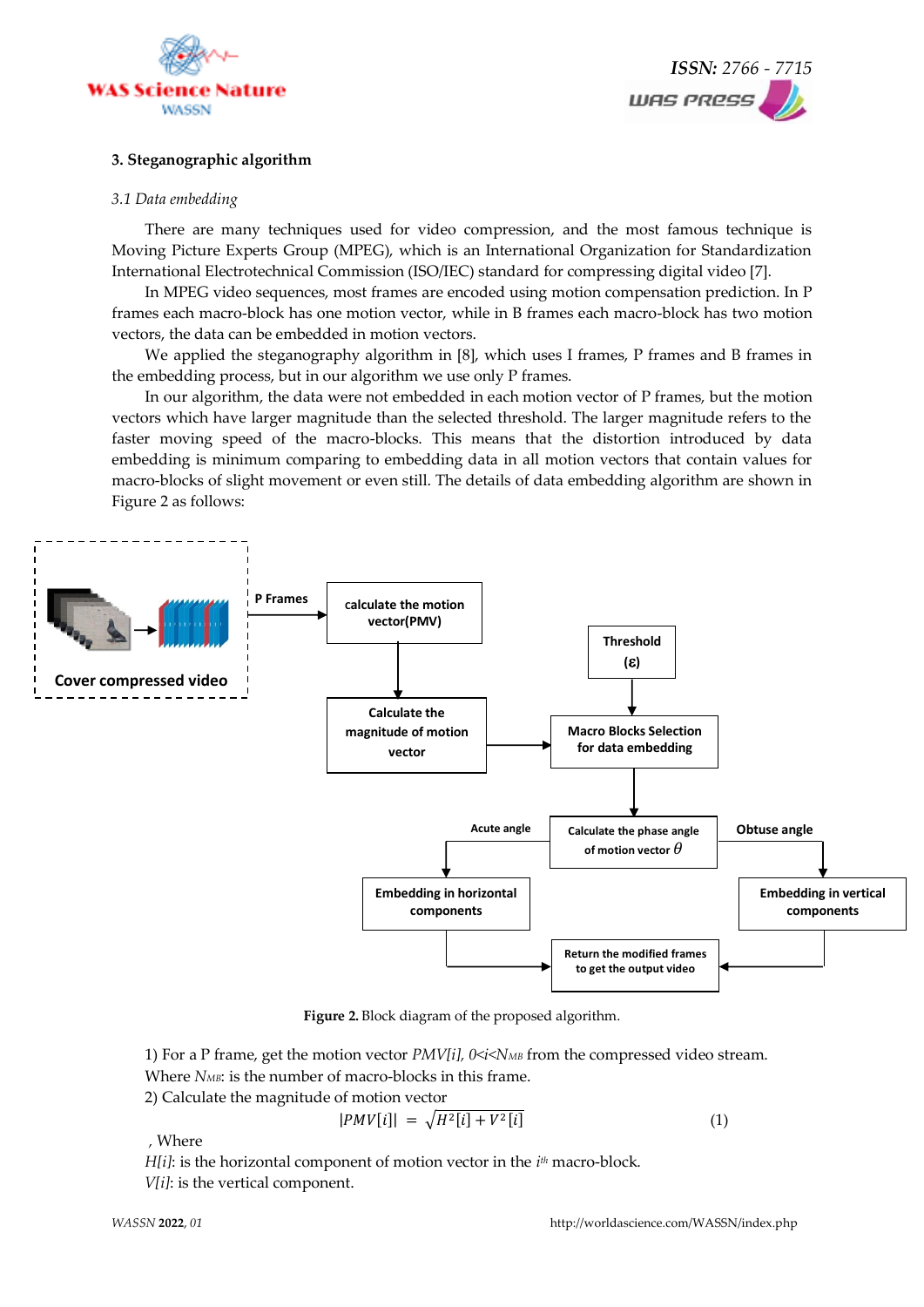



3) Given the threshold of the magnitude of motion vector is  $\varepsilon$ , we can select the embeddable macro-blocks.

$$
MB[i] = \begin{cases} 1 & |PMV[i]| > \varepsilon \\ 0 & |PMV[i]| \le \varepsilon \end{cases}
$$
, where

*MB*[ $i$ ] =1: denotes the macro-block that satisfies the condition, and can be used for embedding. *MB*[ $i$ ] =0: denotes no data embedding in this macro-block.

4) Calculate the phase angle of motion vector

$$
\theta[i] = \arctan\left(\frac{V[i]}{H[i]}\right) \tag{2}
$$

5) Embedding data in the selected macro-blocks, based on the value of the phase angle of the motion vector (θ).

a) If  $\theta$  is acute angle, less distortion will be introduced by modifying horizontal component of motion vector, so the data were embedded into horizontal component.

b) If θ is obtuse angle, less distortion will be introduced by modifying vertical component of motion vector, so the data will be embedded into vertical component.

6) The same calculations were repeated for all the P frames in a GOP, and the number of eligible motion vectors were achieved. For each eligible motion vector, one bit can be embedded.

#### *3.2 Data extraction*

To extract the hidden data, we follow the same steps in insertion operation. we get the motion vector *PMV[i], 0<i<NMB,* Where *NMB*: is the number of macro-blocks in this frame, calculate the magnitude of motion vector using equation (1), Depending on the threshold of the magnitude of motion vector, we can select the embeddable macro-blocks, calculate the phase angle  $(\theta)$  of motion vector using equation (2). If  $\theta$  is acute angle, data was embedded into horizontal component, then data extracted. Also, if  $\theta$  is obtuse angle, data was embedded into vertical component, then data extracted. For all used P frames, the above calculations were repeated until all embedded data were extracted.

#### **4. Experimental Results**

In our algorithm, we used two datasets in the experiments and their characteristics are provided in Table 1.

| $\bf No$ | Data set | <b>Resolution</b> | No. of frames/sec | No. of frames |
|----------|----------|-------------------|-------------------|---------------|
|          | news     | 288*352           | 30                | 300           |
|          | Foreman  | 288*352           | 30                | 300           |

**Table 1.** Datasets details.

We use the macro-block size 8x8 pixels, the motion search window is set to 16x16 pixels, the length of a GOP is set to 15 and a text document "**A computer network is the infrastructure that allows two or more computers to communicate with each other**" was embedded into the video. We use the peak signal to noise ratio (PSNR) to measure the quality of the reconstructed (modified) video, also to measure the distortion results from the embedding data.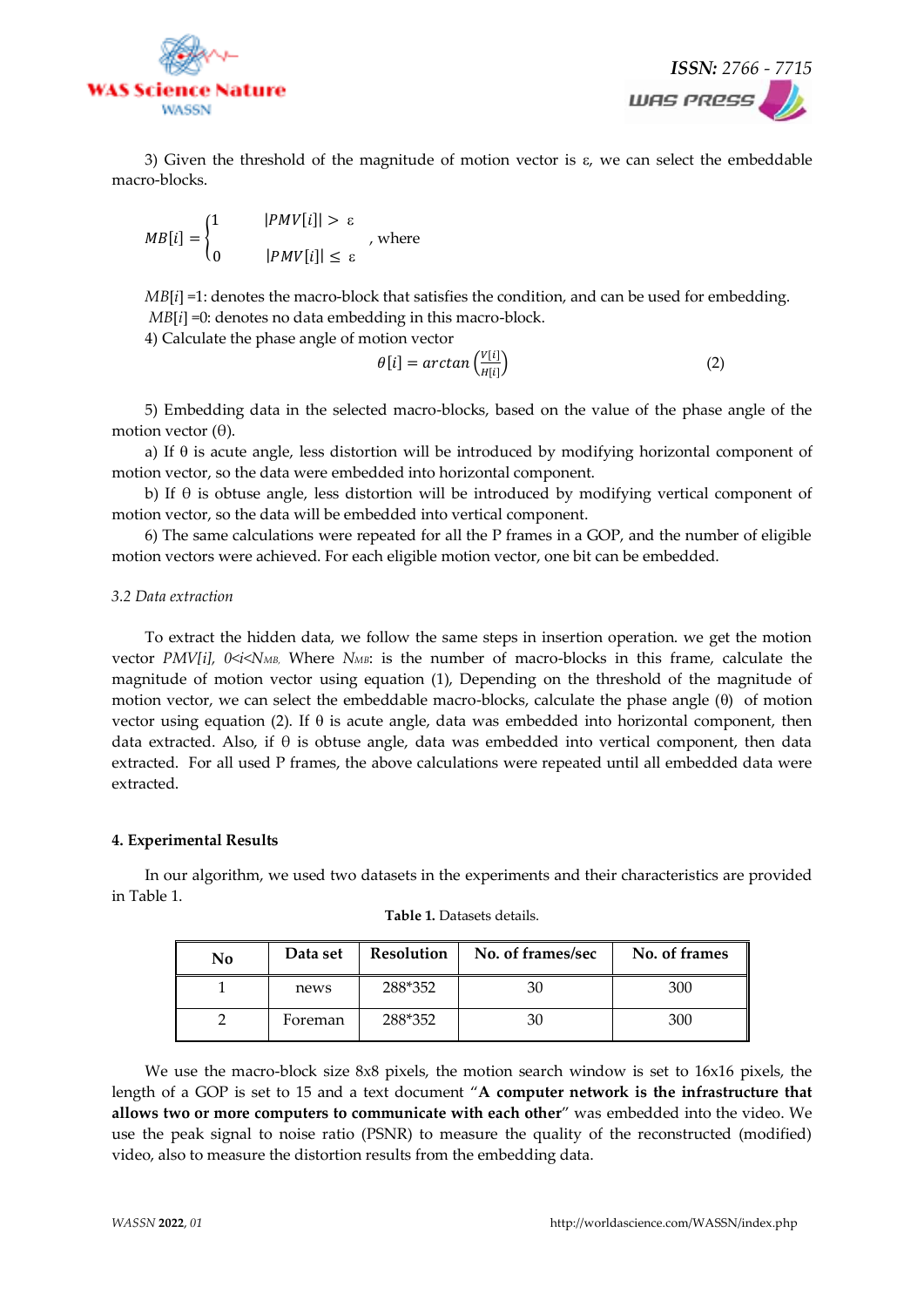



To get the suitable threshold in our algorithm we study the relation between the threshold values for the magnitude of motion vector and the PSNR. Also we study the relation between the threshold and the embedding capacity, the relation between the threshold values for the magnitude of motion vector and the number of the selected P frames (that were actually used in the embedding process).



**Figure 3. (a)** Illustrates the relation between the average embedding capacity and the threshold for the first dataset. **(b)** For the second dataset.

As expected from the above results we found that the embedding capacity is inversely proportional to the threshold. The smaller threshold, the more embedding capacity we can get. Also, the average embedding capacity values is different from one data set to another according to its nature, as shown in figure 3.

From the relation between threshold and the number of P frames which can be used. we found that for the first dataset the number of selected P frames increases with the increase of the threshold as shown in figure 4a. For the second dataset we note that the number of selected P frames increases with the increase of the threshold as shown in figure 4b but at threshold 1 and 2 the number of P frames were the same but the embedding data is different, also at threshold 3 and 4 the number of P frames were the same but the embedding data were different. This means that the number of selected frames depends on the length of secret message, threshold value, and the motion of objects in the dataset.



**Figure 4. (a)** The relation between the number of P frames used in the embedding process and the threshold for the first dataset. **(b)** For the second dataset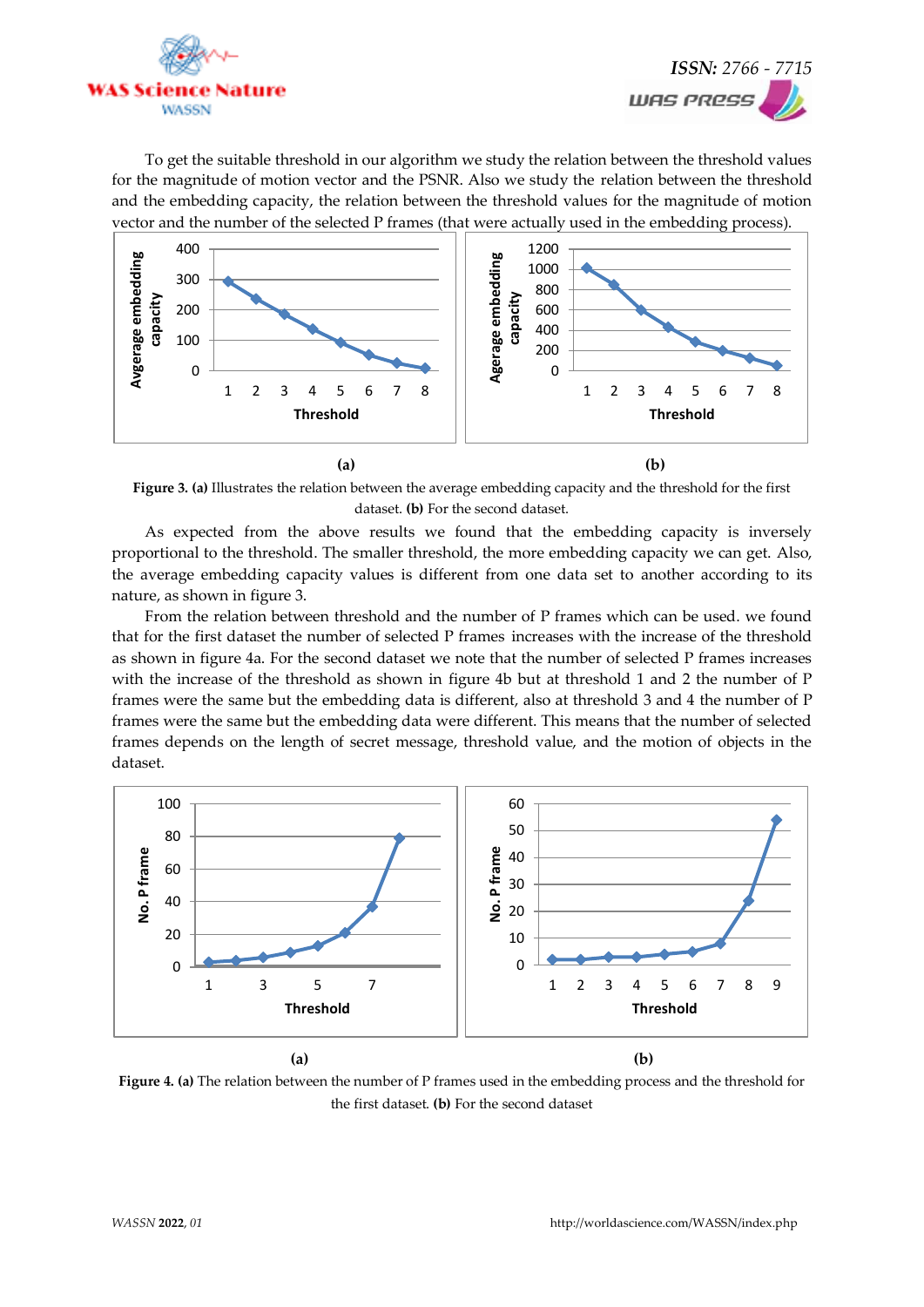



We change in the threshold values and at each value we take the PSNR for stego images after data embedding and calculate the average value for the PSNR and for stego images after data extraction then we calculate the average value for the PSNR. Table 2 illustrates the relation between the average PSNR (embedding, extraction) and threshold for the first dataset. Figure 5a illustrates the relation between the average PSNR of stego images, after data embedding, and threshold. Figure 5b illustrates the relation between the average PSNR of stego images, after data extraction, and threshold. Fig.6 shows an example for the selected frame used for embedding in dataset one.

| <b>Threshold</b> | <b>Average PSNR</b><br>extraction | <b>Average PSNR</b><br>embedding |
|------------------|-----------------------------------|----------------------------------|
|                  | 35.29740669                       | 35.9939714                       |
| 2                | 36.74706863                       | 37.80378282                      |
| 3                | 37.56603598                       | 38.07196063                      |
| 4                | 39.37371733                       | 40.08946585                      |
| 5                | 41.56410503                       | 42.21255557                      |
| 6                | 44.42407663                       | 44.99009689                      |
| 7                | 45.76266463                       | 46.09251989                      |
| 7.3              | 50.41159534                       | 51.13590496                      |

**Table 2.** Average PSNR values of dataset one.







original P Frame:109 Reconstructed Image using Motion Vectors with Hidden Text: Frame:109





**Figure 6.** Illustrates the selected frame from the first dataset, **(a)** shows the original P frame, **(b)** shows the reconstructed image with hidden text, **(c)** shows the reconstructed image after hidden text extracted.

**(a) (b) (c)**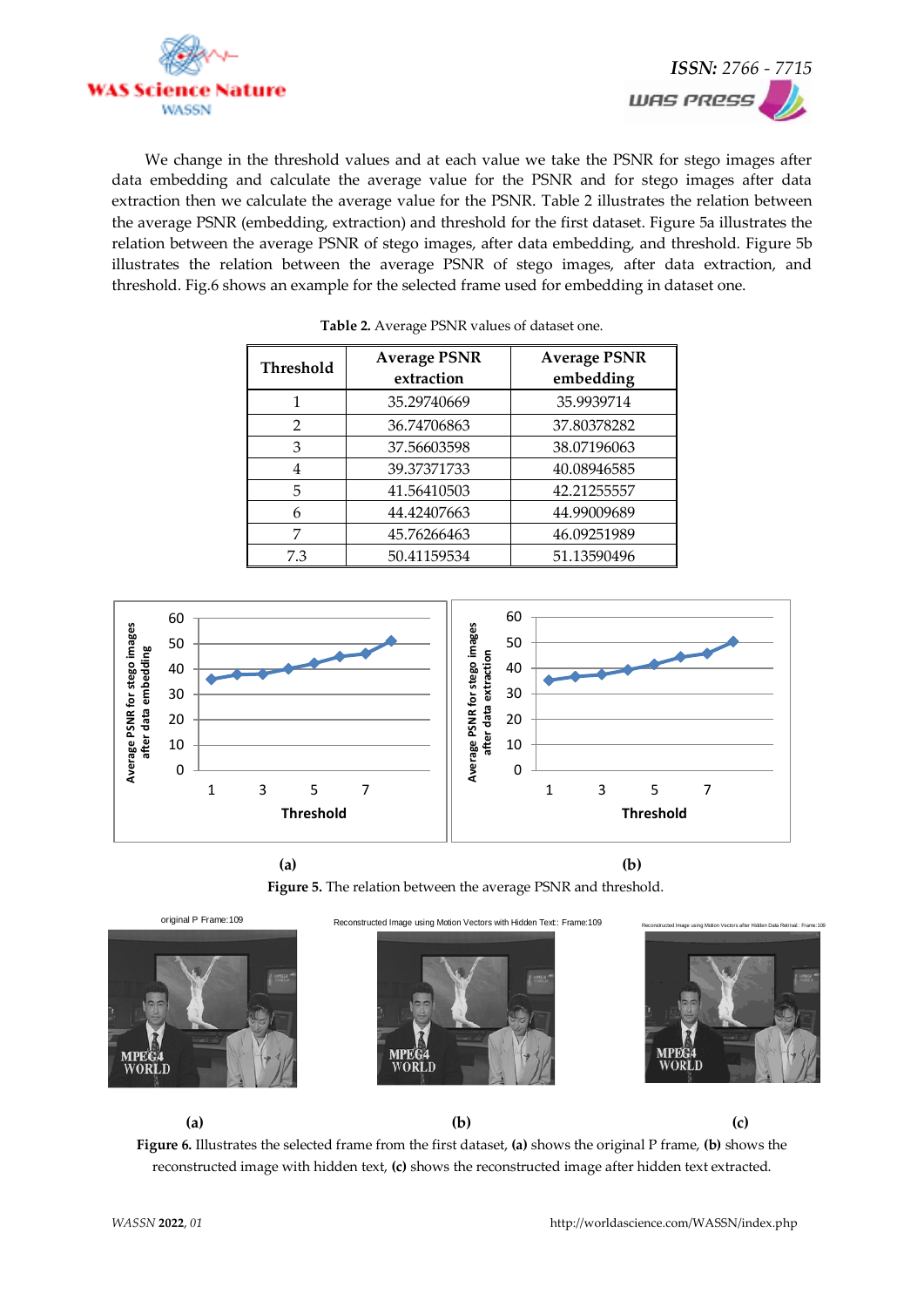



As shown from the above results we found that, by increasing threshold value, the quality of the stego image increases and low degradation is obtained. The same experiment was repeated for the second dataset. Table 3 shows the relation between the average PSNR and threshold for the second dataset. Figure 7a illustrates the relation between the average PSNR of stego images, and threshold, after data embedding. Figure 7b illustrates the relation between the average PSNR of stego images, after data extraction, and threshold.

Form the results of the second dataset we found that, by increasing threshold value, the average PSNR increase and low degradation obtained. Figure 8 shows an example for selected frame used for embedding in dataset.

| Threshold      | <b>Average PSNR</b><br>extraction | <b>Average PSNR</b><br>embedding |
|----------------|-----------------------------------|----------------------------------|
|                | 33.06125024                       | 32.89002955                      |
| $\mathfrak{D}$ | 34.16091603                       | 34.1440565                       |
| 3              | 36.13334173                       | 36.27505235                      |
| 4              | 37.88712453                       | 37.99822837                      |
| 5              | 38.91261521                       | 39.22074083                      |
| 6              | 40.68578492                       | 40.90392221                      |
| 7              | 41.99672931                       | 42.35961037                      |
| 8              | 46.43288963                       | 47.0497922                       |
| 9              | 51.77951922                       | 51.9467662                       |



**Figure 7.** The relation between the average PSNR and threshold.